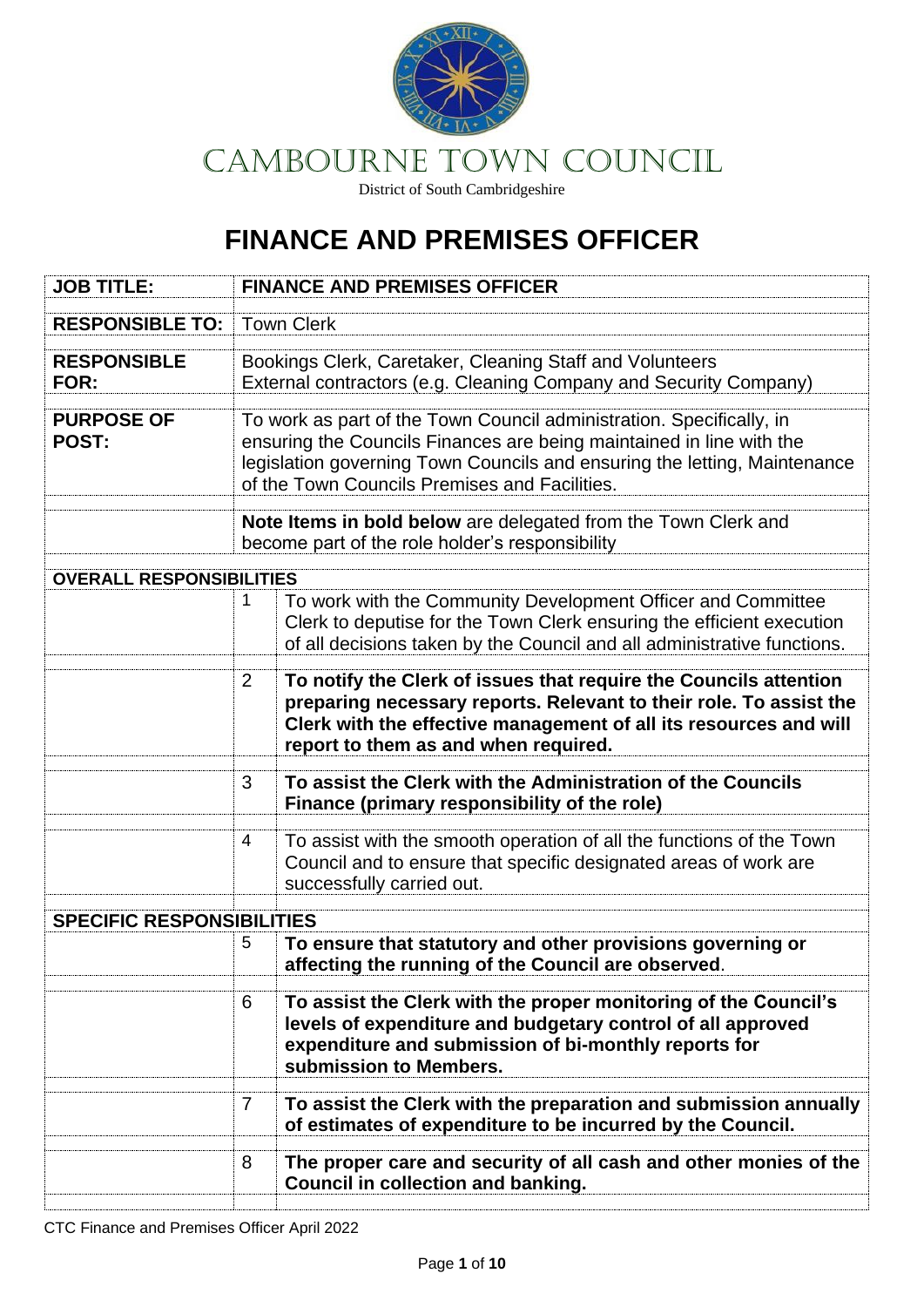| 9  | To assist the Clerk with the Submission of all necessary records<br>and documents to the Council's appointed auditor and securing<br>the auditor's final approval thereto.                                                                                                                                                      |
|----|---------------------------------------------------------------------------------------------------------------------------------------------------------------------------------------------------------------------------------------------------------------------------------------------------------------------------------|
| 10 | To monitor and balance the Council's accounts and prepare<br>records for audit purposes and VAT.                                                                                                                                                                                                                                |
| 11 | The proper care, security and adequate insurance of all the<br>Council's assets and collate information.                                                                                                                                                                                                                        |
| 12 | To seek the most advantageous purchasing terms for the Council.                                                                                                                                                                                                                                                                 |
| 13 | To ensure that the Council's obligations for Risk Assessment<br>are properly met.                                                                                                                                                                                                                                               |
| 14 | To receive correspondence and documents on behalf of the<br>Council and to deal with the correspondence or documents or<br>bring such items to the attention of the Council. To issue<br>correspondence as a result of instructions of, or the known<br>policy of the Council.                                                  |
| 15 | To receive and report on invoices for goods and services to be<br>paid for by the Council and to ensure such accounts are met. To<br>issue invoices on behalf of the Council for goods and services<br>and to ensure payment is received.                                                                                       |
| 16 | To study reports and other data on activities of the Council and<br>on matters bearing on those activities. Where appropriate, to<br>discuss such matters with administrators and specialists in<br>particular fields and to produce reports for circulation and<br>discussion by the Council.                                  |
| 17 | In consultation with the Clerk draw up both on his/her own<br>initiative and as a result of suggestions by<br>Councillors proposals for consideration by the Council and to<br>advise on practicability and likely effects of specific courses of<br>action.                                                                    |
| 18 | To supervise any other members of staff as their line manager in<br>keeping with the policies of the Council and to undertake all<br>necessary activities in connection with the management of<br>salaries, conditions of employment, effective performance,<br>discipline, Health and Safety, welfare and work of other staff. |
| 19 | To support the Clerk with the submission to the Council of an<br>annual review of employee's salaries, wages and conditions of<br>employment.                                                                                                                                                                                   |
| 20 | To monitor the implemented policies of the Council to ensure<br>they are achieving the desired result and where appropriate<br>suggest modifications.                                                                                                                                                                           |
| 21 | To act as the representative of the Council as required.                                                                                                                                                                                                                                                                        |
| 22 | To ensure the proper care, security and usage of all the Council's<br>property and equipment.                                                                                                                                                                                                                                   |
| 23 | To inspect and organise the maintenance of buildings and<br>machinery and the necessary repairs.                                                                                                                                                                                                                                |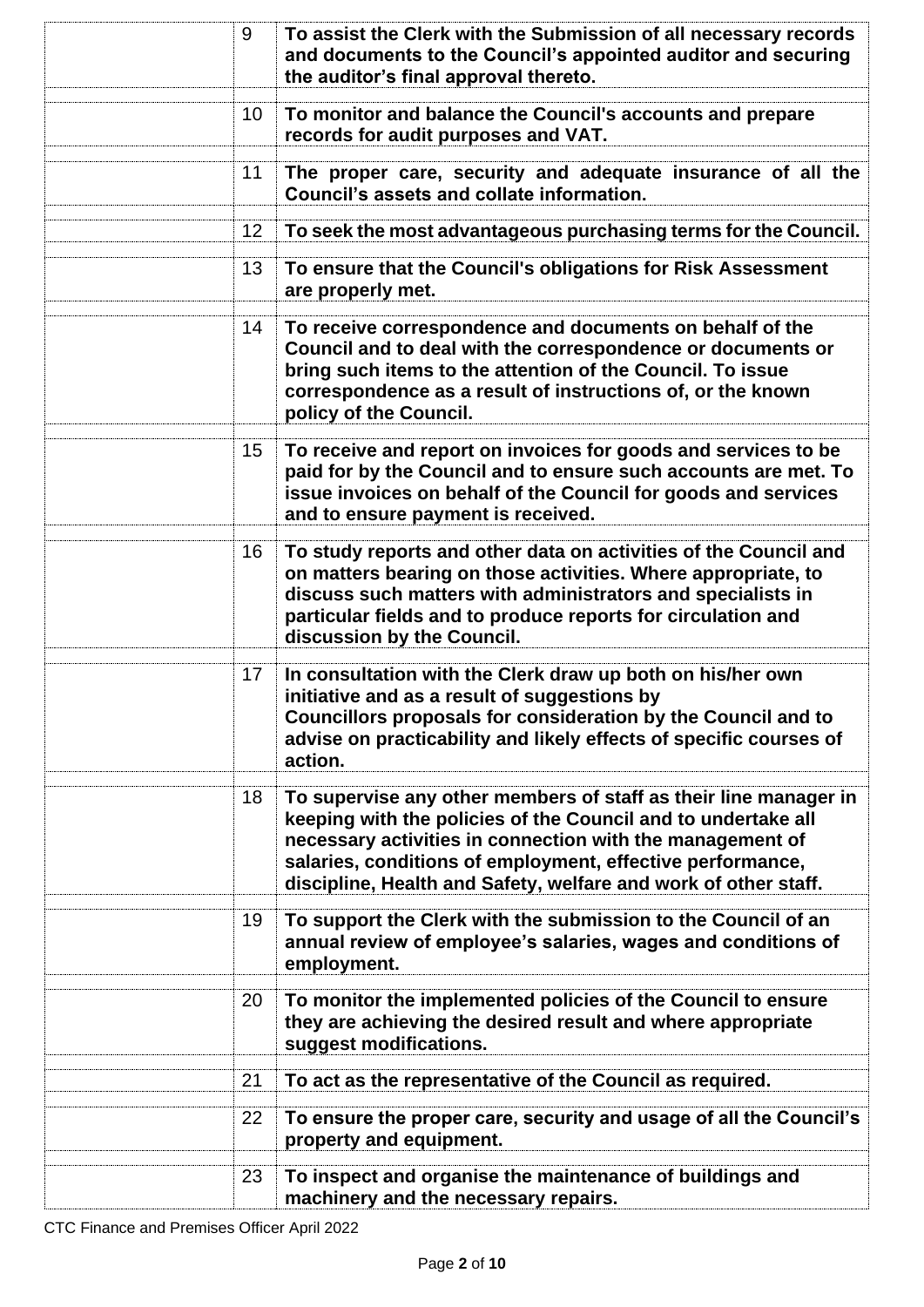|                        | 24 | To propose schemes for the improvements of Council property<br>when necessary.                                                                                                                                                                                                                                                                                                                                             |
|------------------------|----|----------------------------------------------------------------------------------------------------------------------------------------------------------------------------------------------------------------------------------------------------------------------------------------------------------------------------------------------------------------------------------------------------------------------------|
|                        | 25 | To oversee and control the execution of works undertaken on the<br>Council's behalf as delegated by the Clerk.                                                                                                                                                                                                                                                                                                             |
|                        | 26 | To liaise with local organisations from time to time.                                                                                                                                                                                                                                                                                                                                                                      |
|                        | 27 | To protect the Council's interests in all matters.                                                                                                                                                                                                                                                                                                                                                                         |
|                        | 28 | To provide progress reports as required on Council activities to<br><b>Committee Chairmen and/or full Council.</b>                                                                                                                                                                                                                                                                                                         |
|                        | 29 | Continuing to acquire the necessary professional knowledge<br>required for the efficient management of the affairs of the<br>Council and execution of the role of Finance and Premises Officer.                                                                                                                                                                                                                            |
|                        | 30 | Attending training courses, conferences or seminars as appropriate.                                                                                                                                                                                                                                                                                                                                                        |
| <b>SPECIFIC TASKS:</b> |    |                                                                                                                                                                                                                                                                                                                                                                                                                            |
| <b>Financial</b>       | 31 | The computerised financial records of the Council including the<br>preparation and payment of accounts and the maintenance, where<br>appropriate, of salaries and wages records.<br>Preparation of Purchase Invoices for payment, ensuring timely<br>payment. Maintain cash books and prepare and input<br>Purchase Invoices and Payments on computer. Reconcile invoices<br>against goods received.                       |
|                        | 32 | Ensuring safe and secure banking and the maintenance and day to<br>day operation of the Council's bank accounts, including physically<br>banking of cash and cheques.                                                                                                                                                                                                                                                      |
|                        | 33 | Input Sales Invoices and Receipts on computer. Complete monthly<br>VAT return and submit quarterly to Customs and Excise.                                                                                                                                                                                                                                                                                                  |
|                        | 34 | Assisting with the collating and preparing the information necessary<br>to meet the continued requirements of the Annual Audit, to prepare<br>financial statements, audit trail and final balances sufficient to meet<br>the requirements of the Audit and Accounts Regulations in force from<br>time to time. To undertake at the Town Clerk's direction such internal<br>audit checks on expenditure as may be required. |
|                        | 35 | To assist with the preparation of annual budgets and accounts<br>including periodic monitoring and reporting. Assisting in producing<br>final accounts for submission to the Council and the Auditor.                                                                                                                                                                                                                      |
|                        | 36 | Obtaining quotations for non-grounds maintenance purchases.                                                                                                                                                                                                                                                                                                                                                                |
|                        | 37 | Dealing with insurance claims.                                                                                                                                                                                                                                                                                                                                                                                             |
| <b>Administration</b>  |    |                                                                                                                                                                                                                                                                                                                                                                                                                            |
|                        | 38 | Dealing with general enquiries by telephone/personal callers and<br>providing information and assistance as required.                                                                                                                                                                                                                                                                                                      |
|                        | 39 | Supervise the lettings and bookings of Council premises and facilities,<br>including invoicing, payment collection and receipt issue.                                                                                                                                                                                                                                                                                      |
| <b>Staff</b>           |    |                                                                                                                                                                                                                                                                                                                                                                                                                            |

CTC Finance and Premises Officer April 2022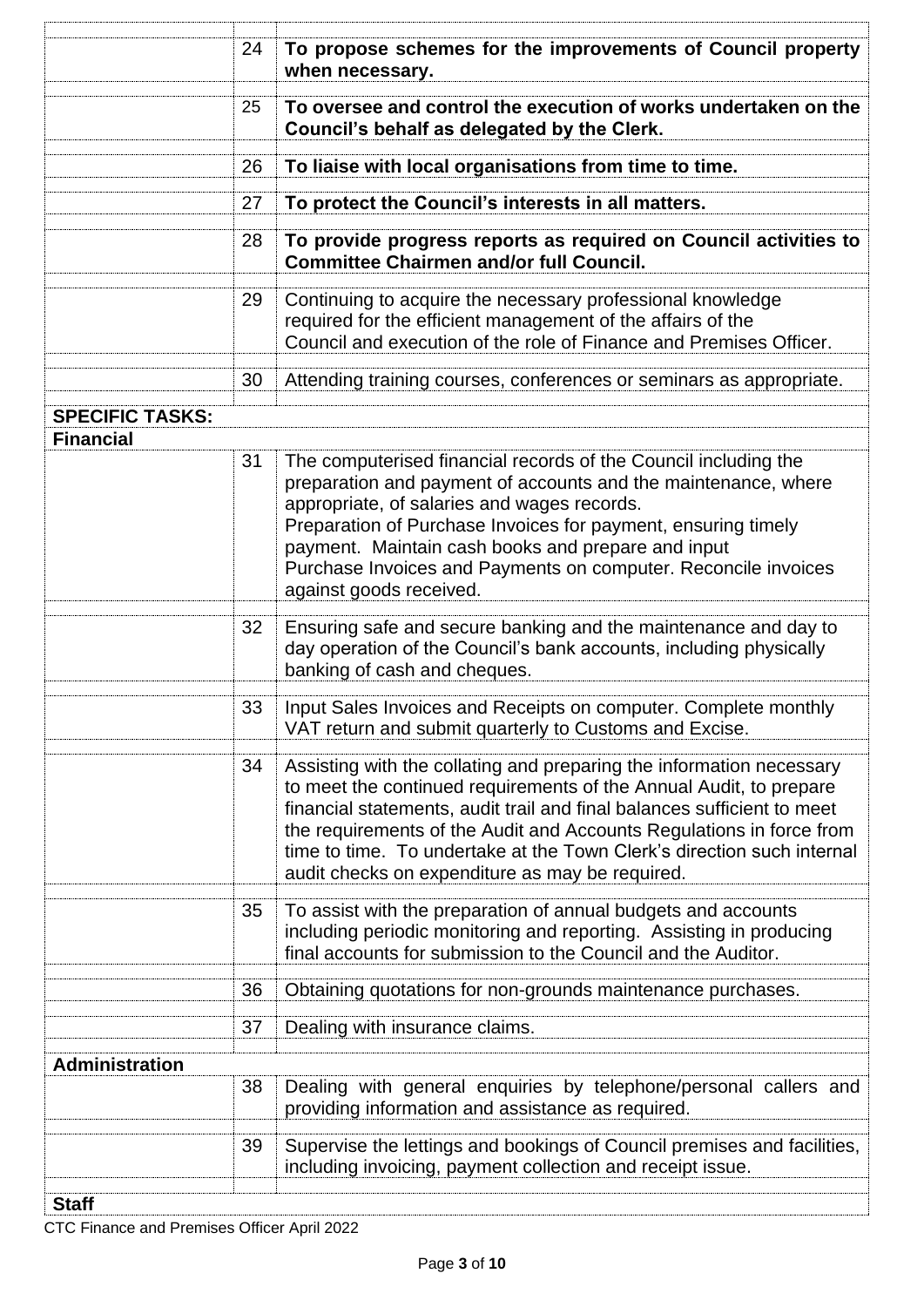|                                    | 40 | The Finance and Premises Officer will be responsible, under the<br>direction of the Town Clerk, for carrying out appraisals of the staff<br>they are responsible for as identified in the staffing structure diagram,<br>which is subject to periodic review. |
|------------------------------------|----|---------------------------------------------------------------------------------------------------------------------------------------------------------------------------------------------------------------------------------------------------------------|
|                                    | 41 | Ensuring compliance by the staff, as directed by the Town Clerk, on<br>matters relating to Health and Safety at Work legislation and COSHH<br>regulations; for discipline, timekeeping and the verification of<br>timesheets.                                 |
| <b>Sports Centre</b>               |    |                                                                                                                                                                                                                                                               |
|                                    | 42 | To lead as the Council's liaison between Sport Centre managers<br>to ensure efficient running of the centre.                                                                                                                                                  |
|                                    | 43 | To lead in carrying out regular inspections of the sports centre to<br>ensure it is being efficiently run, kept in a high standard of repair,<br>kept clean, and is adequately staffed.                                                                       |
|                                    | 44 | To lead in monitoring financial statements from the sports centre<br>on a regular basis.                                                                                                                                                                      |
| <b>Cambourne Youth Partnership</b> |    |                                                                                                                                                                                                                                                               |
|                                    | 45 | To lead in ensuring that the building is being maintained and<br>liaising with CYP and other users over repairs                                                                                                                                               |
| <b>Cambourne Town Energy Fund</b>  |    |                                                                                                                                                                                                                                                               |
|                                    | 46 | To assist the Clerk to monitor expenditure and income from the<br>fund to ensure it is being effectively used.                                                                                                                                                |
|                                    | 47 | To assist the Clerk with arranging for tenders and then delivery<br>of renewable energy projects.                                                                                                                                                             |
|                                    | 48 | To assist the Clerk to collate grants and make recommendations<br>to the energy Cambourne Town Energy Fund on how FIT and<br>export income can be used to support Carbon reduction in<br>Cambourne.                                                           |
|                                    |    |                                                                                                                                                                                                                                                               |
|                                    | 49 | Work with the Clerk to prepare annual accounts                                                                                                                                                                                                                |
| <b>Allotments</b>                  |    |                                                                                                                                                                                                                                                               |
|                                    | 50 | To act for the Clerk in the collection of allotment rents and to<br>ensure the effective management of the allotments.                                                                                                                                        |
|                                    | 51 | Supervise the management of allotment sites, including waiting lists,<br>annual renewals, payments and the sending of associated<br>correspondence.                                                                                                           |
| <b>Trailer Park</b>                |    |                                                                                                                                                                                                                                                               |
|                                    | 52 | To act for the Clerk in the collection of trailer park rents and to<br>ensure the effective management and security of the trailer park.                                                                                                                      |
|                                    | 53 | Supervise the management of the Trailer Park including waiting lists,<br>allocation of plots, regular inspections, annual renewals, and<br>maintenance of payment records.                                                                                    |
| <b>Facilities</b>                  |    |                                                                                                                                                                                                                                                               |
|                                    | 54 | To supervise and liaise with the Caretaker and Cleaning Company<br>and appropriate Council staff, to ensure that all buildings are kept in a<br>clean and tidy condition. To ensure the times of functions are                                                |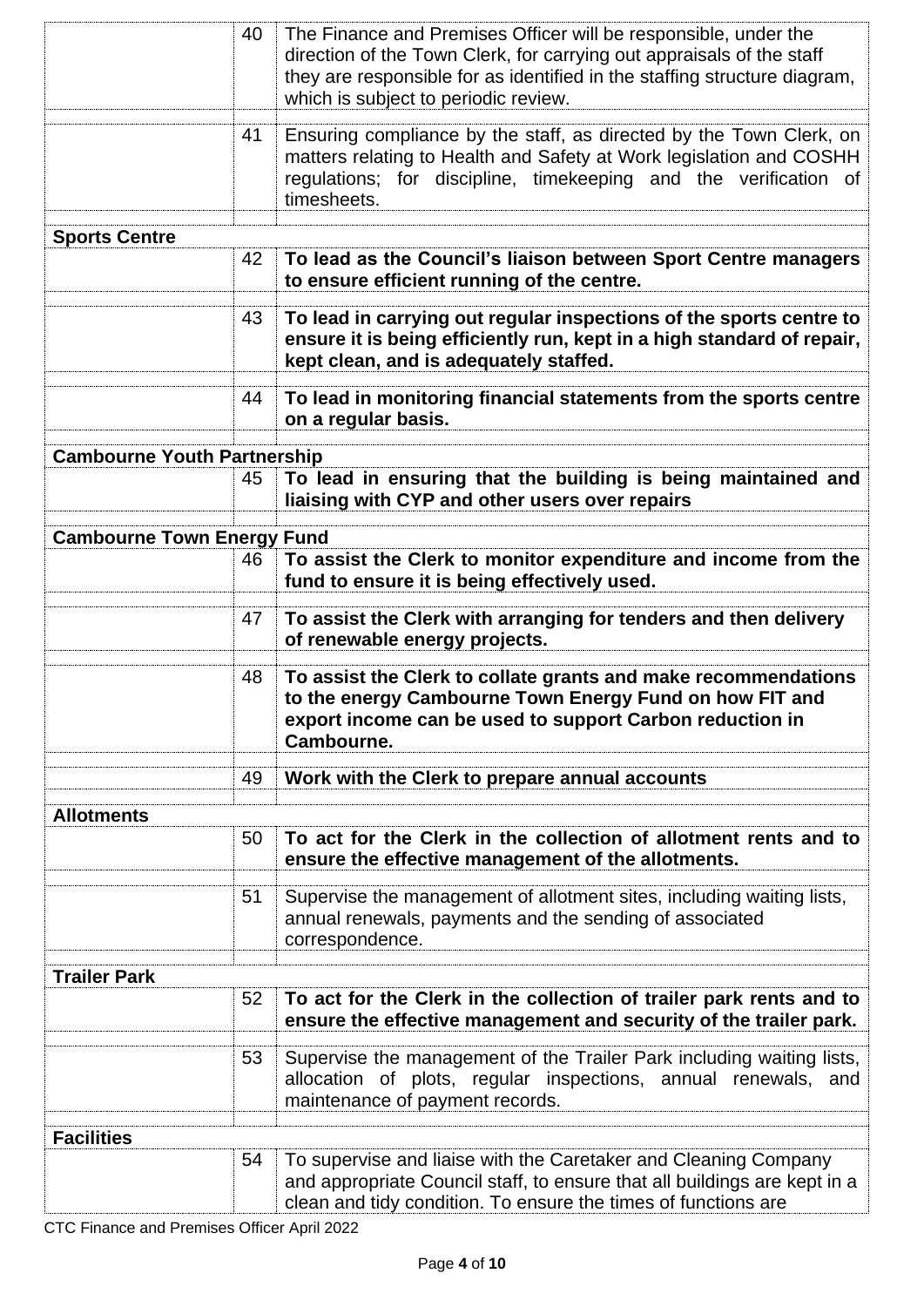|                              |    | communicated to the Caretaker and Cleaning Company and other<br>appropriate Council staff so that the buildings are cleaned at<br>appropriate times.                                                                                                                         |
|------------------------------|----|------------------------------------------------------------------------------------------------------------------------------------------------------------------------------------------------------------------------------------------------------------------------------|
|                              | 55 | To liaise with the Caretaker to ensure routine maintenance and<br>preventative maintenance is carried out to ensure all premises are fit<br>for purpose.                                                                                                                     |
|                              | 56 | To liaise with the Caretaker and Town Clerk regarding maintenance<br>issues beyond the scope of the Caretaker. To obtain prices for<br>repairs.                                                                                                                              |
|                              | 57 | To maintain a register of companies for maintenance.                                                                                                                                                                                                                         |
|                              | 58 | To liaise with the key holder Company and Caretaker regarding<br>security of the buildings.                                                                                                                                                                                  |
|                              | 59 | Assisting with maintenance and updating of asset register, as<br>directed.                                                                                                                                                                                                   |
|                              | 60 | To liaise with the groundstaff on issues requiring maintenance of any<br>premises or land.                                                                                                                                                                                   |
|                              | 61 | To liaise with the Town Clerk on tenders required for the maintenance<br>or alteration of the Councils premises                                                                                                                                                              |
|                              | 62 | Ensure that routine checks of the fire alarm system in all our buildings<br>take place and maintain a record of tests.                                                                                                                                                       |
|                              |    |                                                                                                                                                                                                                                                                              |
| <b>Maintenance Contracts</b> |    |                                                                                                                                                                                                                                                                              |
|                              | 63 | To liaise with the clerk and Head Groundsman to prepare tenders<br>and agree maintenance costs with the Developers and County<br>Council for POS's, LAP's, open spaces and verges in Cambourne                                                                               |
|                              | 64 | Ensure monies are collected for maintenance contracts.                                                                                                                                                                                                                       |
|                              |    |                                                                                                                                                                                                                                                                              |
| <b>OTHER DUTIES</b>          | 65 | Keep clean and tidy office environment                                                                                                                                                                                                                                       |
|                              | 66 | Assisting as required at Town Council and other community functions,<br>including - setting up and maintaining road closures and other duties<br>that may be reasonably required. Outside normal working Hours                                                               |
|                              | 67 | To undertake any other appropriate duties as determined from time to<br>time by the Town Clerk to achieve the aims and requirements of the<br>Council including covering other posts in times of absence.                                                                    |
| <b>Code of Conduct</b>       |    |                                                                                                                                                                                                                                                                              |
|                              | 68 | The Finance and Premises Officer will be required to abide by any<br>National Code of Conduct for Local Government Employees that may<br>be adopted by the Council and shall at all times act in a manner such<br>as will not bring disrepute or criticism upon the Council. |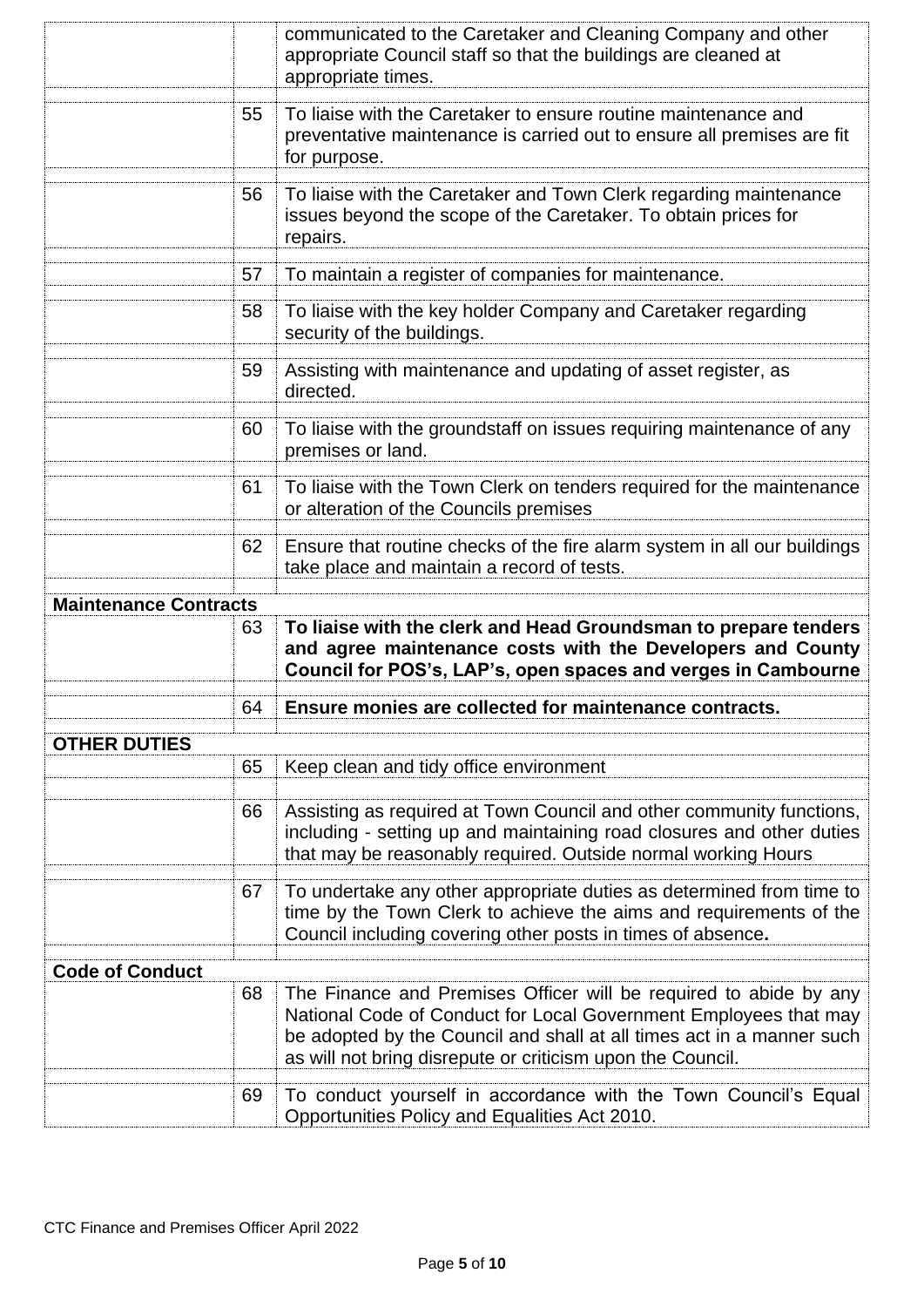#### **Appendix A**

#### **Town Council Properties and Land areas:**

- Village Greens at:
	- Great Cambourne.
	- Lower Cambourne
	- **■** Upper Cambourne.
- The play areas and equipment within Cambourne including:
	- **EXEC** Great Cambourne Village Green Play Area.
	- Lower Cambourne Village Green Play Area.
	- **Upper Cambourne Village Green Play Area.**
	- Eco Park kick about area
	- Great Cambourne Cricket Pitch Play Area.
	- **E** Skateboard Park.
	- Informal MUGA
- Buildings including their car parks, grass areas and flowerbeds thereon:
	- The Hub Community Centre.
	- Cambourne Town Office.
	- **•** Sports Pavilion.
	- Lower Cambourne Cricket Pavilion.
	- **Great Cambourne Cricket Pavilion.**
	- Cambourne Sports Pavilion.
	- **Bowls Pavilion.**
	- Blue School.
	- Cambourne Youth Building.
- Sports Facilities including:
	- 3g ATP
	- Tennis Courts
	- MUGA.
	- **Bowing Green**
	- Sports Pitches.
	- Lower Cambourne Cricket Square and their outfield (county standard).
	- **EXEC** Great Cambourne Cricket Square and their outfield (county standard)
- **Other Areas** 
	- Eastern Valley Country Park
	- Burial ground on the High Street.
	- Upper Cambourne Village Green Car Park.
	- Ponds and lakes.
	- **•** Drainage ditches (keeping free flowing)
	- **Green ways (inc. some managed for wildlife)**
	- **Brace Dean allotments.**
	- Crow Hill allotments.
	- LAP's, POS's and open spaces the Town Council maintains under an agency basis (contract) verges, undeveloped land, schools and it becomes more and more every year and not just maintenance it can also include getting land ready for adoption, felling trees and spraying.
- All other land and buildings that come into the Town Councils ownership/responsibility.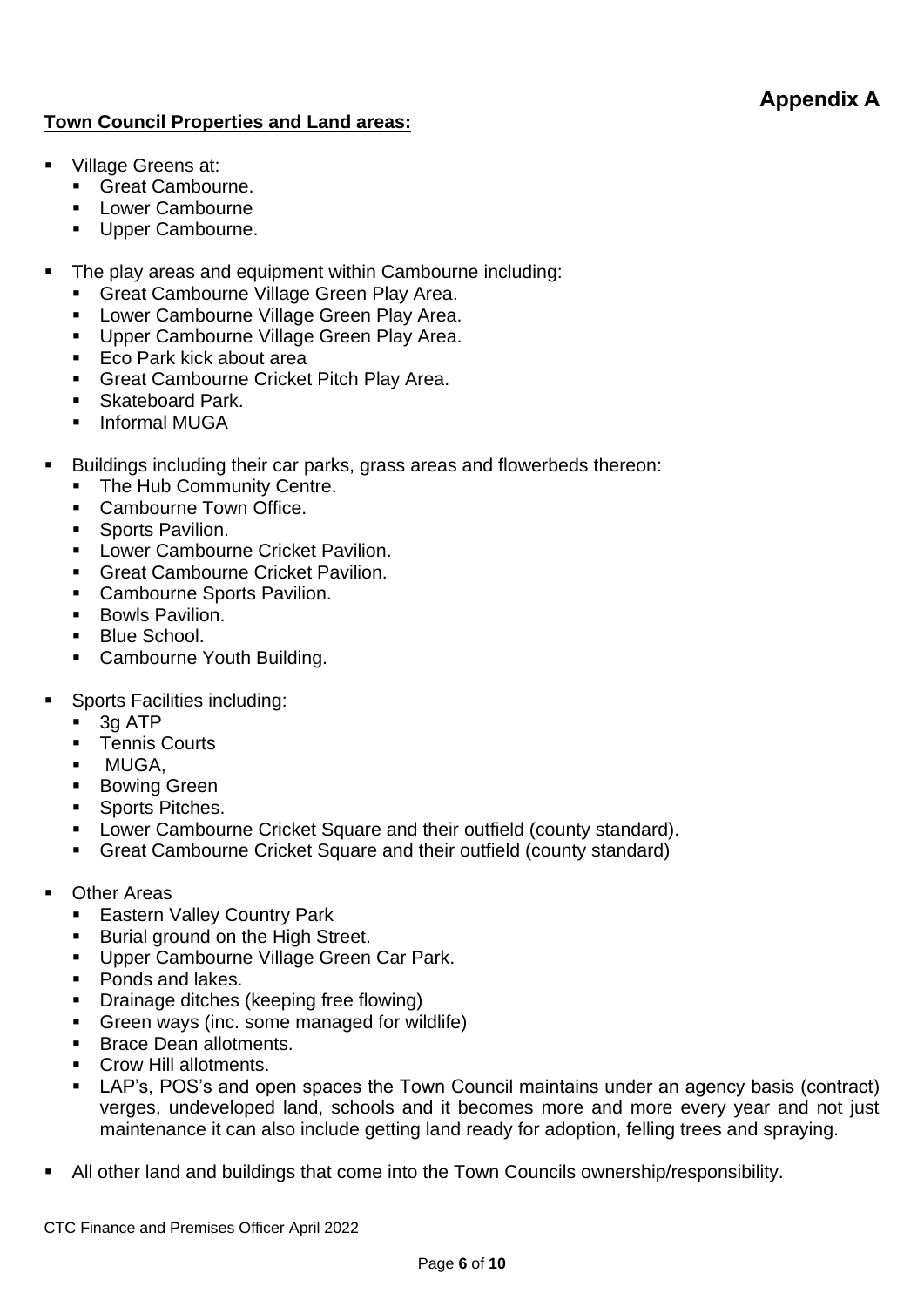**Appendix B**



CAMBOURNE TOWN COUNCIL

District of South Cambridgeshire

#### **Finance and Premises Officer PERSON SPECIFICATION**

Applicants should have the following: (E: essential, D: desirable)

- 1 Hold a suitable financial qualification (D) or be willing to study for this (E).
- 2 Proven experience of staff supervision successfully leading a team (E) Proven experience of staff supervision successfully leading a team (E)
- 3 A full driving licence (E)
- 4 A good command of the English language and the ability to compose letters and reports, has achieved GCSE level C or higher (E)
- 5 A good mathematical ability, has achieved GCSE level C or higher (E)
- 6 The ability to regulate workload and be self-administrating(E)
- 7 Proven experience of handling accounts (E) in a public sector environment (D)
- 8 Sound interpersonal skills, including the ability to communicate orally and in writing effectively and sensitively with elected members, other authorities or bodies and members of the public (E)
- 9 The ability to work to strict deadlines and to plan work efficiently under pressure (E)
- 10 The ability to assimilate information clearly and concisely and to maintain meticulous records (E)
- 11 The ability to work with and relate well to colleagues and to respond to a changing environment. This might involve the need to undertake/assist with the work of other team members during periods of absence (E)
- 12 Proven experience in use of Microsoft Office (E)
- 13 Experience of double entry book-keeping and of the maintenance of ledgers (E)
- 14 Experience of completing and submitting VAT returns (E)
- 15 Experience in the system for salary preparation, PAYE, Superannuation etc (E)
- 16 The ability to assist with the preparation of annual Estimates of Income and Expenditure and to monitor expenditure against approved budgets (E)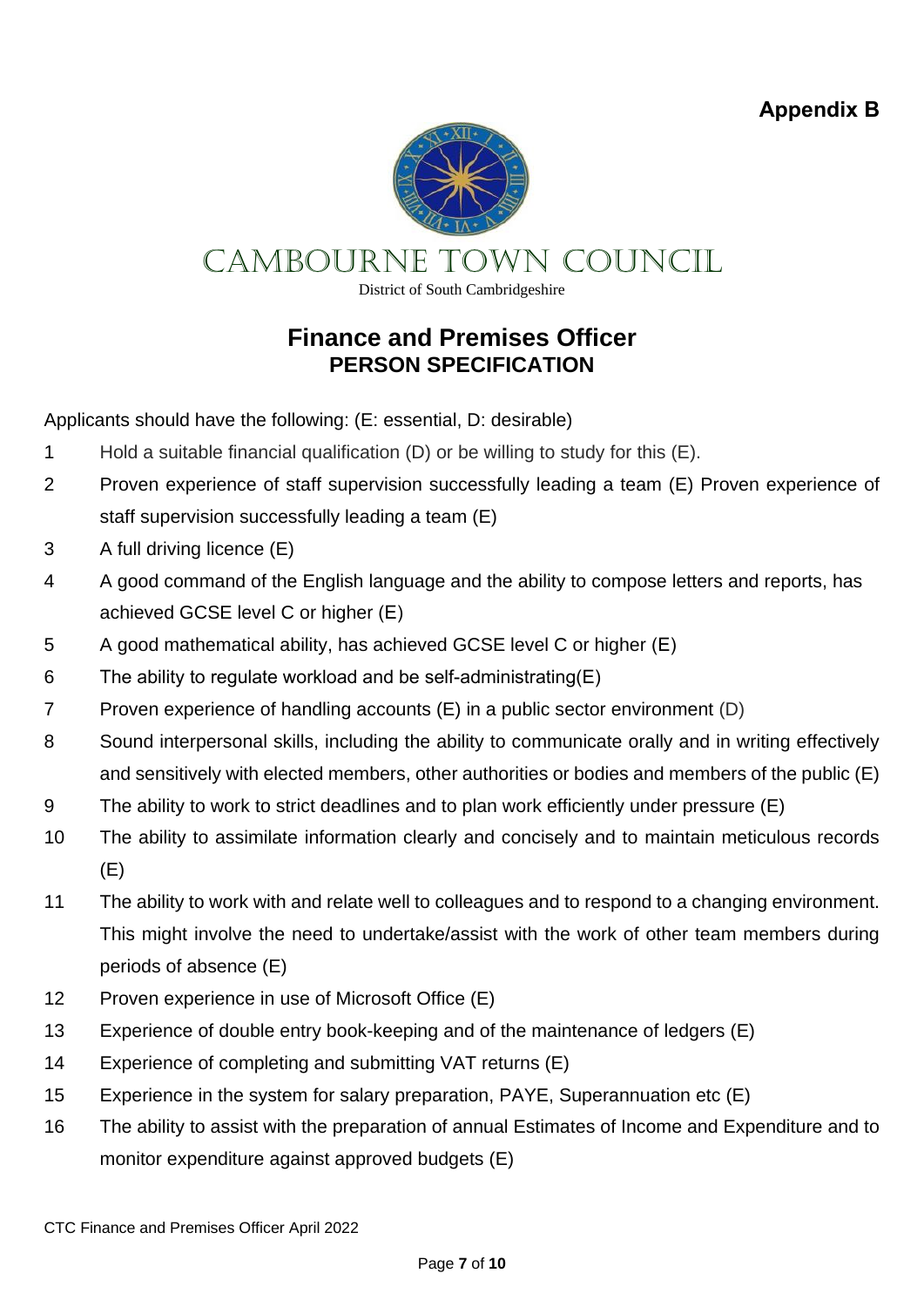- A sound background and working knowledge of local government law, procedures, functions and structures, probably arising from previous experience as a Clerk or senior administrative officer in a local authority (E)
- Experience of basic accounts, income and expenditure and final balance and Statement of Accounts (E)
- Good people skills. Tact diplomacy and discretion (E).
- Ability to work on own initiative (E)
- Ability to work under pressure, prioritise workload and to meet deadlines (E)
- Able to work flexible hours, especially evening meetings and some weekends (E)
- Ability to deal confidently and sympathetically with Councillors, members of the public, other staff, local regional and national representatives of government agencies (E)
- Working knowledge of Local Government financial matters including previous experience of setting budgets, budgetary control and monitoring (E)
- Presentational skills (E)
- Able to research information (E)
- Ability to contribute to the aims and objectives of the Council (E)
- Proven knowledge and experience of property management,
- maintenance and cleaning (E)
- Knowledge of law and procedures of allotments (D)
- Knowledge of law and procedures of burial grounds (D)
- Knowledge of law and procedures of Health and Safety, Equalities Act 2010, Crime and Disorder, National Code of Conduct etc (E)
- A proven record of good attendance and low un-certificated sickness. (E)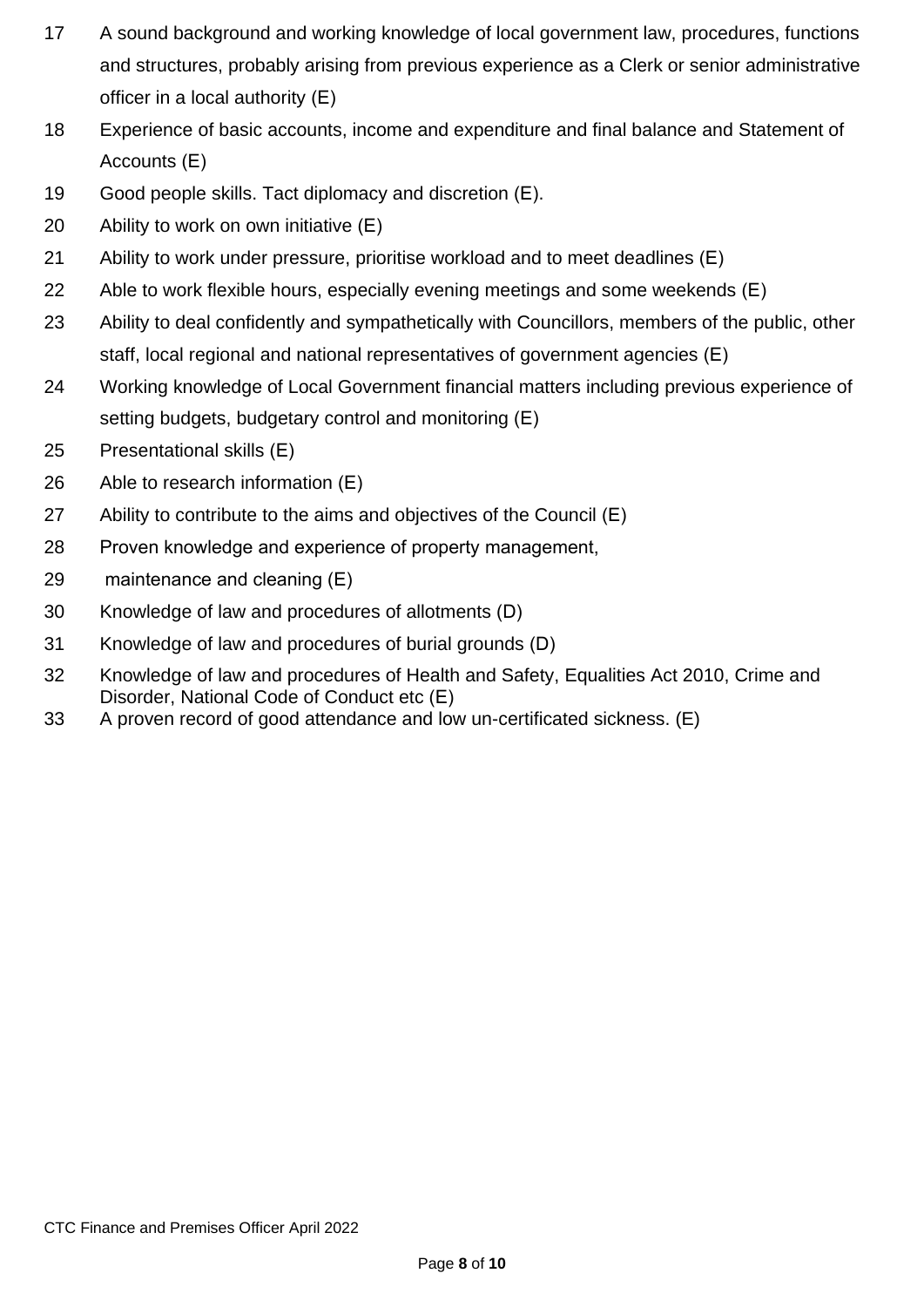

## CAMBOURNE PARISH COUNCIL

District of South Cambridgeshire

### **Mission Statement**

Cambourne Town Council will work with its residents and partners to make Cambourne a great place to live; providing an inclusive, accessible and sustainable environment; supporting and enhancing the local economy and continually reviewing and reducing its carbon footprint.

### **Objectives**

.

- To develop a Council equipped for sustainable growth,
- Putting our residents at the centre of everything we do,
- To recognise, acknowledge and support the benefits brought by the diversity of our Community,
- To build a cohesive, inclusive community,
- To be a friend to the environment.
- To promote the reduction of the carbon footprint of Cambourne
- To maintain, enhance and promote the use of Open Spaces, Footpaths, Cycle Routes, Playgrounds and Country Parks to develop the health and social wellbeing of residents,
- To continue to develop good relationships and partnerships with local authorities, public bodies, and the private and voluntary sectors.

Cambourne Town Council Mission Statement Adopted 3rd November 2020